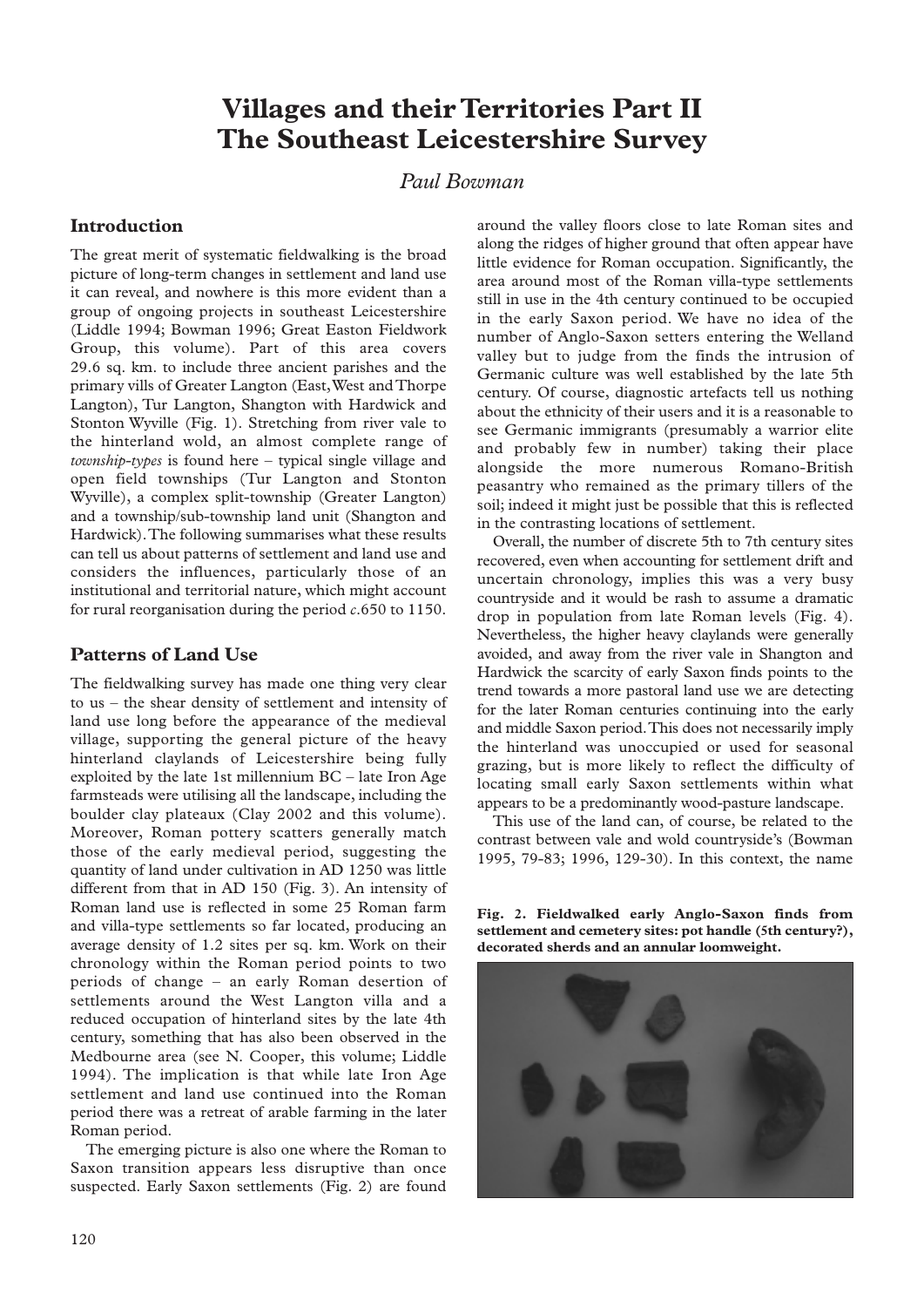

**Fig. 1.The Langton Hundred and Stonton Wyville survey area.**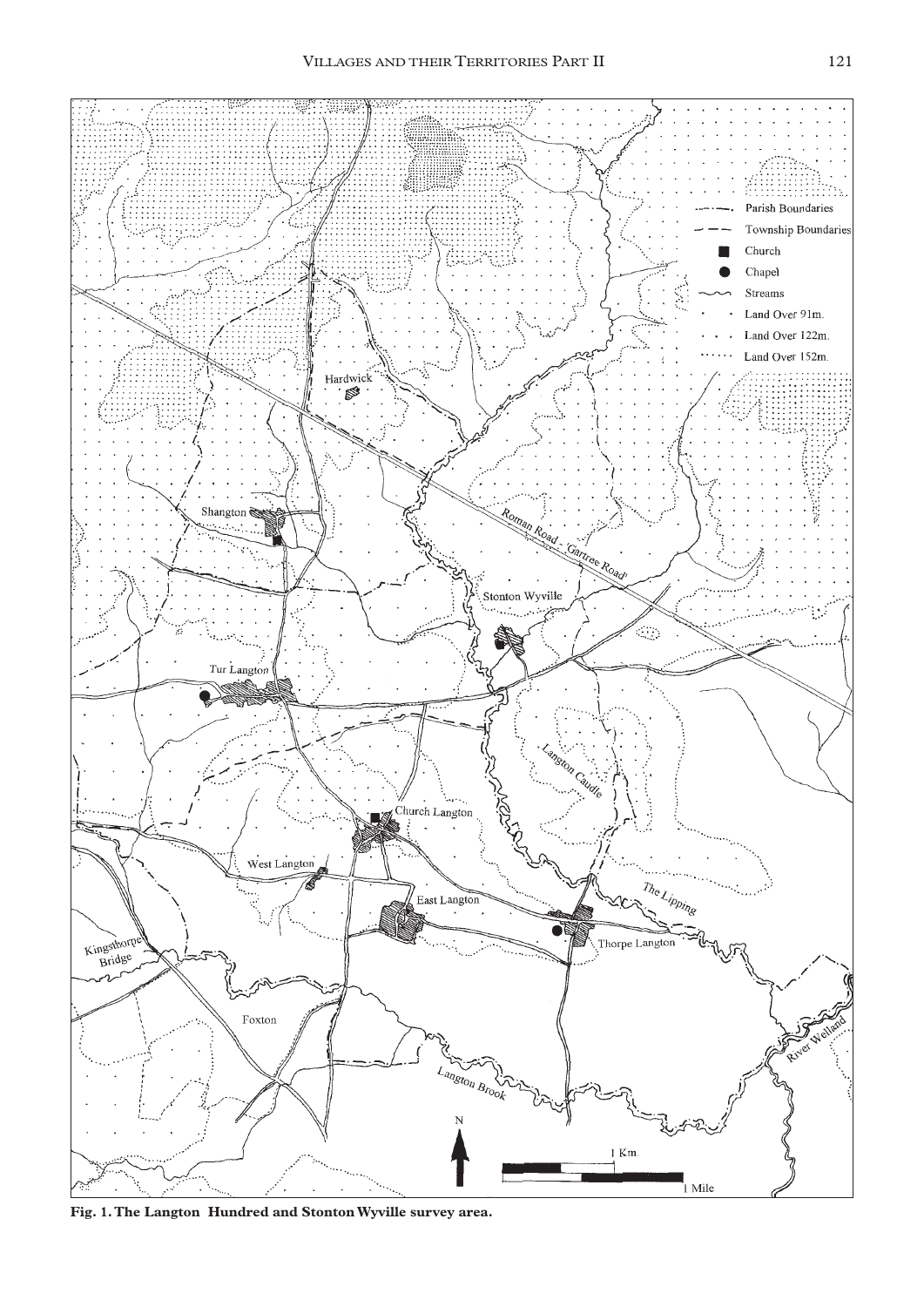

**Fig. 3.The distribution of Roman finds.**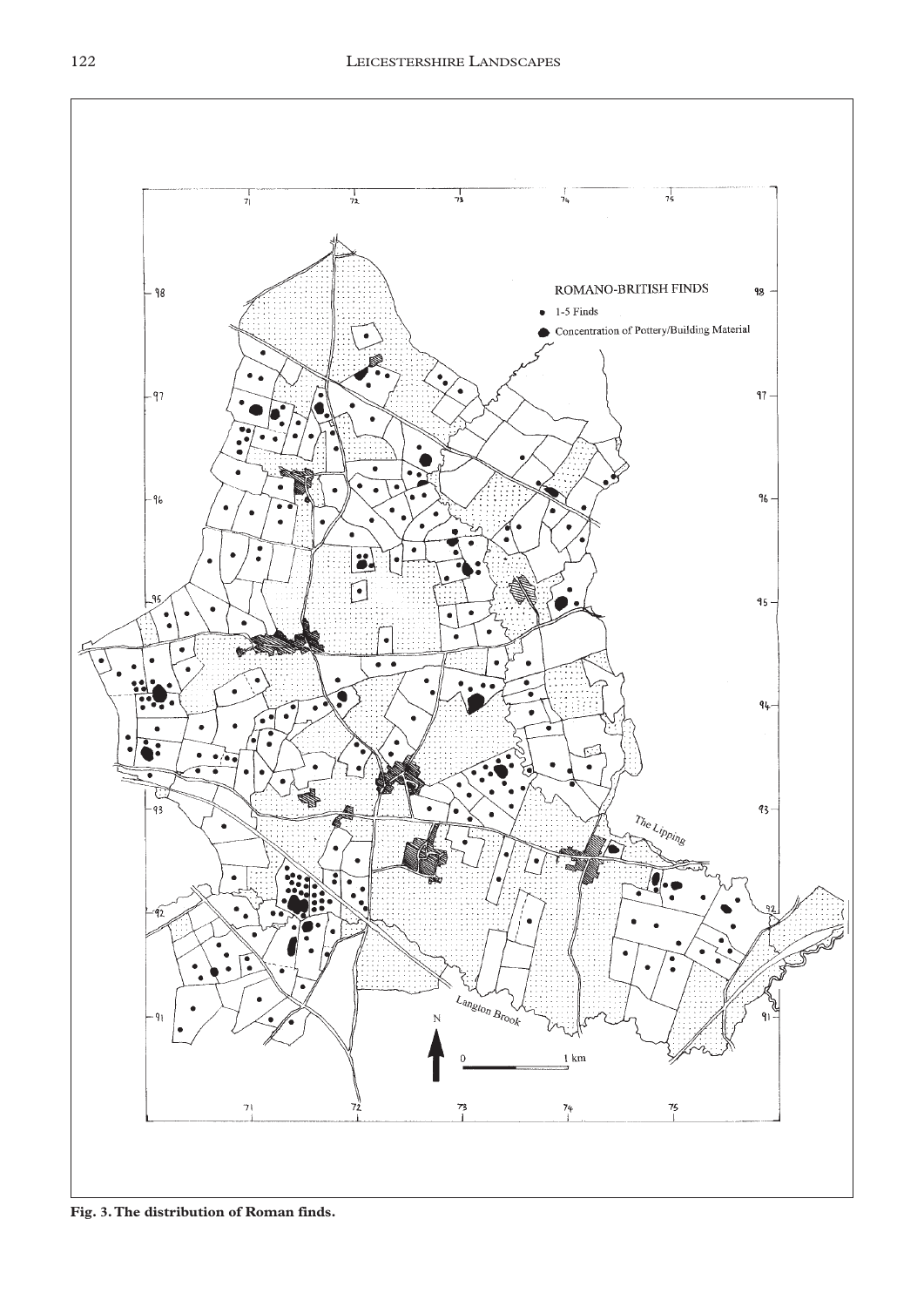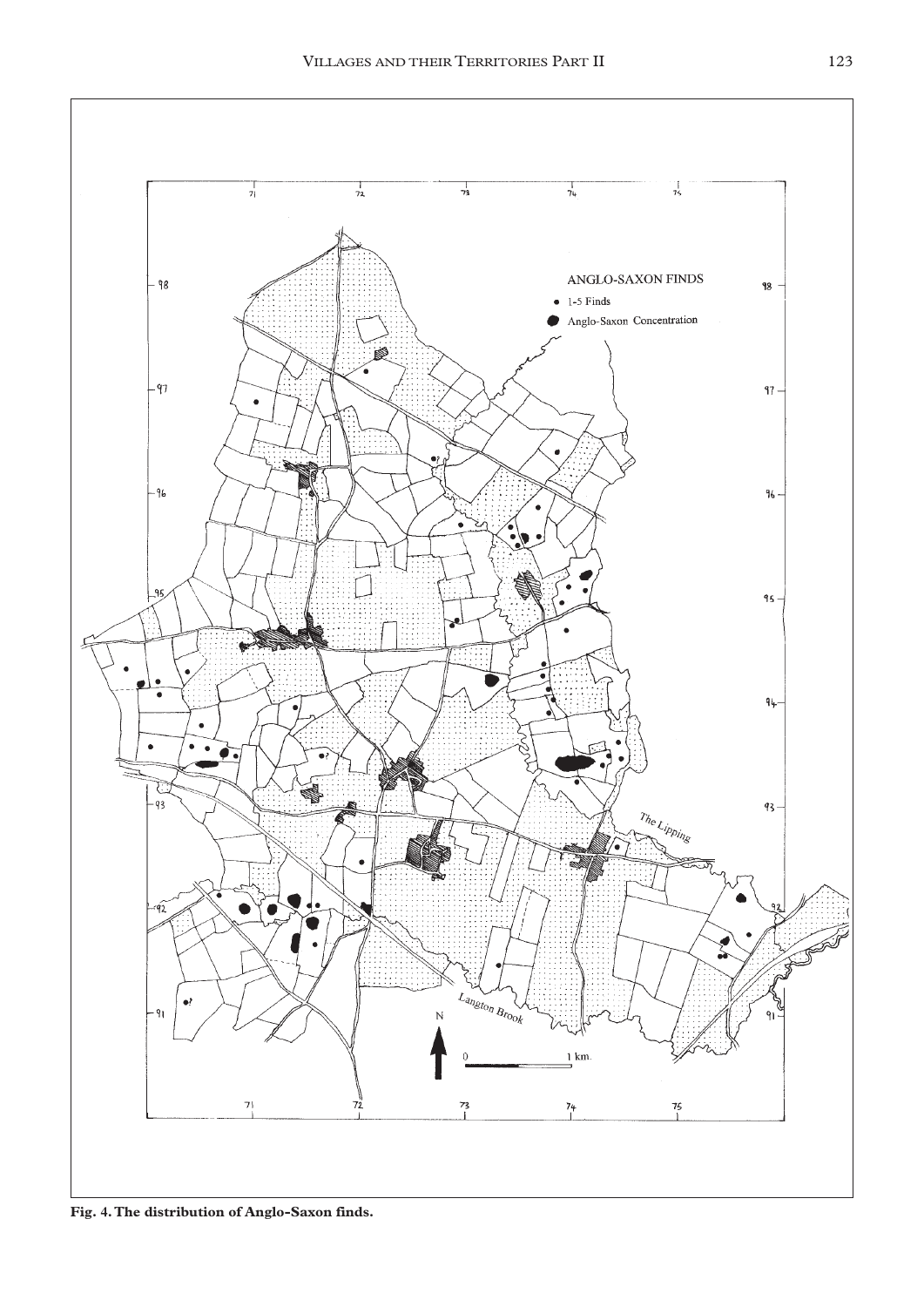

**Fig. 5a. The medieval open-fields of Shangton and Hardwick and minor field names indicating the location of wolds, small woods and assarts north of the Roman Gartree Road.**

of Hardwick is suggestive to which can be added the presence of wold and other field-names suggesting the presence of small woods north of the Roman Gartree road (e.g. *longwold* and *in plano wald* in Shangton (Fig. 5a & 5b); *lundhyl* – 'a small wood on a hill'- in Hardwick). Here too, there is documentary evidence for medieval assarting which did not give rise to new settlement  $-$  a *sarte* (OF *assart*) furlong and *sartecroft* in Shangton and small acreages of assarts recorded as the responsibility of the 'men of Stonton' in 1208/9 that were presumably incorporated into the open-fields (Raftis 1974, 154-5). But despite these signs of a return to more intensive grain cultivation some land could well have remained pasture throughout and is recorded as such in the 13th century. Of course, such subtle patterns of land use are difficult to detect through fieldwalking.

To the east of the Lipping (a boundary of Leighfield Forest in 1218) Stonton Wood appears to be a

**Fig. 5b.** *Longwold* **field (north of Gartree Road) looking towards Shangton Holt.**



remnant of a rather more extensive tract of woodland stretching eastwards along the high ground through Glooston, Goadby, Keythorpe and Hallaton and onwards to the Rutland border. Later fragmented and parcelled out to manors, this woodland may have once have had a more continuous appearance originally shared by the surrounding communities (Squires this volume). On a much smaller scale, the carving up of the grazing ground of Langton Caudle between Stonton Wyville, Welham, Glooston, Cranoe and Thorpe Langton illustrates well how localised areas of intercommoned land could influence the demarcation of township boundaries.The formalised division of these intercommoned pastures was presumably associated with the allocation of valuable resources to specific 'settlement' territories within the Anglo-Saxon period.

So when were the dispersed early Saxon households of the valeland townships drawn into the present village sites? A probable sherd of early to middle Saxon date found during a watching brief in Tur Langton suggests activity of this period within the area of the medieval village (Dawson 2002). In fact, it is probable that the site of many Leicestershire villages were already occupied in the early Saxon period, only later to become the focus for nucleation within defined territories. But with regards to the territory of Greater Langton, it is highly unlikely there was ever a single nucleated settlement, so we possibly have here an example of incomplete nucleation and an open-field system organised around pre-existing settlements. The dispersed nature of settlement is further emphasised by the location of Church Langton – isolated on a hill but never forming a distinct township with its own fields. Overall, throughout the survey area no concentrations of Saxo-Norman pottery have been found away from the environs of the medieval village sites so it is probable that they had been established by the late 9th century. Unfortunately, recognisable Middle Saxon pottery (*c*.650-850) still remains elusive (Knox, this volume), leaving the chronology of nucleation uncertain. Even so, it can be reasonably suggested that the 8th century or thereabouts was the formative period of village creation with the process of nucleation largely complete by the 10th century.

Taking a long term view of the field-walked evidence and despite an apparent late Roman and early Saxon retreat of cultivation, we are left with a strong impression that the distinctive character of the countryside vis-à-vis the core areas of cultivation, woodland and rough grazing was established with the patterns of settlement and land use laid down in the late Iron Age and Roman centuries.

## **The Administrative Landscape**

To posit continuity of life at the agrarian base of society is to simply restate the now well-known fact of an ancient countryside long divided between farming communities. Whether or not the character of settlement was dispersed or nucleated, the inhabitants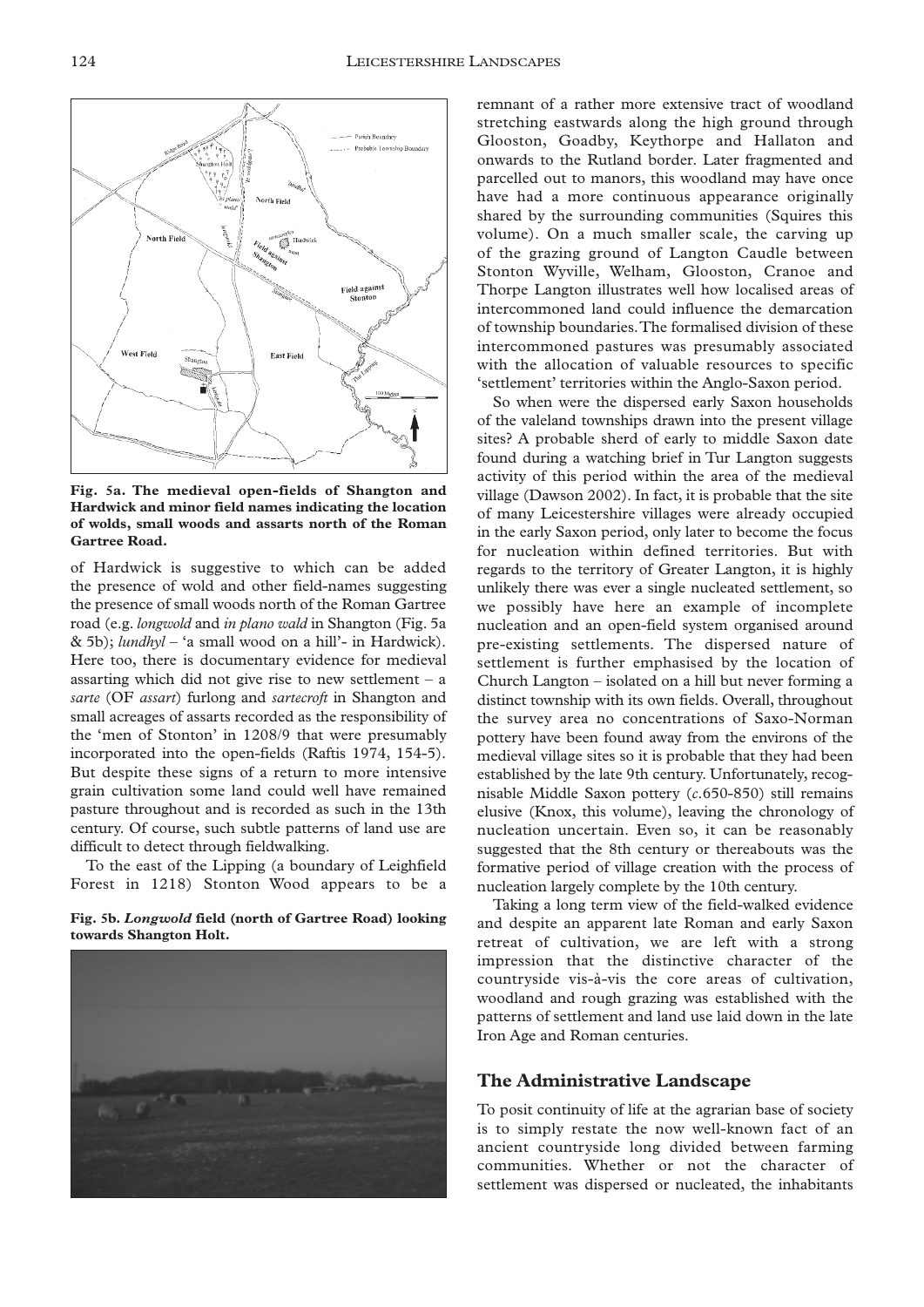must have viewed themselves as part of a group of neighbours (*vicini*) sharing rights to the resources of a locality. Even so, groups of neighbours cannot simply be envisaged in terms of enclosed units of habitation solely concerned with internal agrarian matters – they were part of a wider community with definite public duties and responsibilities. Looking to the wider natural region of the survey area some might wish to envisage the watershed boundaries of the upper Welland valley acting as an administrative unit long before the late Anglo-Saxon period, with an institutional continuity running from Iron-Age community to Roman 'fiscal district' (*pagus*) to pagan 'tribal' territory to middle Saxon administrative unit centred on a royal *tun* (Bowman 1995, 182-91). Behind this viewpoint there appears to be a supposition that once formally established as a fiscal unit within an administrative hierarchy, natural neighbourhood territories and their social and agrarian grouping would continue to be a source of income and manpower from one authority to another and whatever the agency of collection.

But this is a far too simplistic perspective. Power over people meant power over land and the organisation of renders paid in kind to a late Iron-Age chief or perhaps to a pagan Saxon king and his kindred would be very different from the more systematic exploitation in the period of the late Saxon state. This was not simply a transition from chiefs to landlords – before the 12th century the line drawn between public and private, taxes and rents, was blurred or not distinguished. Nor should we be overly concerned with confusing land units in their often overlapping guise as agrarian communities, units of government or estates of landlords. The important point is to recognise that along with the evolution of state systems of administrating the land came the organising of people through territory for fiscal purposes. This could have been achieved by maintaining traditional social systems based upon schematically organised kinship networks of family holdings (as in parts of medieval native Wales) or adopting a system more firmly based upon the land itself. It is this latter system that we recognise in our study area – here the 'village' community as a 'corporate body' (and not one based on rights of kin) implies the notion of resident household rights over a territory. In its most developed form, rights to the land (which could now be called 'tenant rights') were inextricably linked to the territorial scheme of local government. Although this evolution of administration is difficult to document, its apparent coincidence with the mid to late Saxon 'agrarian revolution' signalled by the appearance of the village and township-wide open-field systems is perhaps the most significant factor influencing the transformation of the pre-Conquest countryside. It is, therefore, to the rather mega evidence of the pre-Conquest administrative context of the study area that we will now turn.

#### **Roman to Saxon**

Next to nothing is known for certain of the institutional organisation of the Roman countryside.The local region

was part of the lowland civil zone of the Roman province in contrast to the archaeologically flat rural societies of the 'military zone' to the north and west, including the southwest peninsula (Sargent 2002); finds from even the humblest Roman site show the Romanization of the lowest classes of rural society. This appears to be no 'Celtic' backwater – the land was farmed according to Roman patterns of land tenure and under Roman law. The survey area presumably lay within one or more subdivisions (*pagi*) or 'rural districts' of the *Civitas Corieltauvi*; the large Roman settlement at Medbourne is ideally placed as a *pagus* centre and it is possible that the lands east of the Lipping were administered from another potential 'small town' at Great Bowden (Liddle, this volume). The great unknown, however, is how these *pagi* were internally structured for purposes of administration and agrarian organisation.

In searching for a Roman to medieval continuity of land units, a common approach has been to postulate a relationship between villa-type sites (a catch-all term for Romanised buildings) and lower status farmsteads as one of landlord and tenant (*coloni*) and then to compare the distribution of villas with medieval boundaries (e.g. Hingley 1989, 102-110). We might be tempted, for example, to point to the apparent relationship between the 'high status' villa at West Langton with Greater Langton, villa-type settlements at Tur Langton and Shangton and a single non-villa farmstead the precursor of the hamlet of Hardwick (Bowman 1995, 45-55, 195- 99). However, a continuity of boundaries in this sense of a transfer of one estate landlord for another is unconvincing – Roman landlords did not generally hold coherent blocks of land. If, then, the villa 'estate' serves no 'archaeologically useful function' (Millett 1990, 92), an explanation for the any apparent 'villa' distribution similar to that of medieval manors might be sought in the natural territories of agrarian communities, some of which may have been very resilient to redefinition by new authorities over the land.

Although it has to be conceded previous attempts to demonstrate continuity between late Roman and medieval land units have been rather inconclusive, some value might yet still be found in fiscal analysis for settlement and territorial studies. Could, then, Roman land taxation – the *key* institution of the late Roman – have any bearing on the question of Roman to Saxon territorial continuity? Under Diocletian (284-305), a dual tax system was calculated upon land (*iugatio*) and people (*capita* or *capitatio*), although it is a mute issue as to how far, or if, this was effectively administered in Britain. In theory, all agricultural land was to be divided into notional *igua* based upon an assessment of productivity so that once a district's liability was announced (i.e. at so many x, y and z products) the tax assessment was distributed amongst the *iuga* and finally to the individual farms registered for tax. The resulting Empire-wide census might just have been the occasion when area measures were systematically correlated to the lands productivity so that notional units of area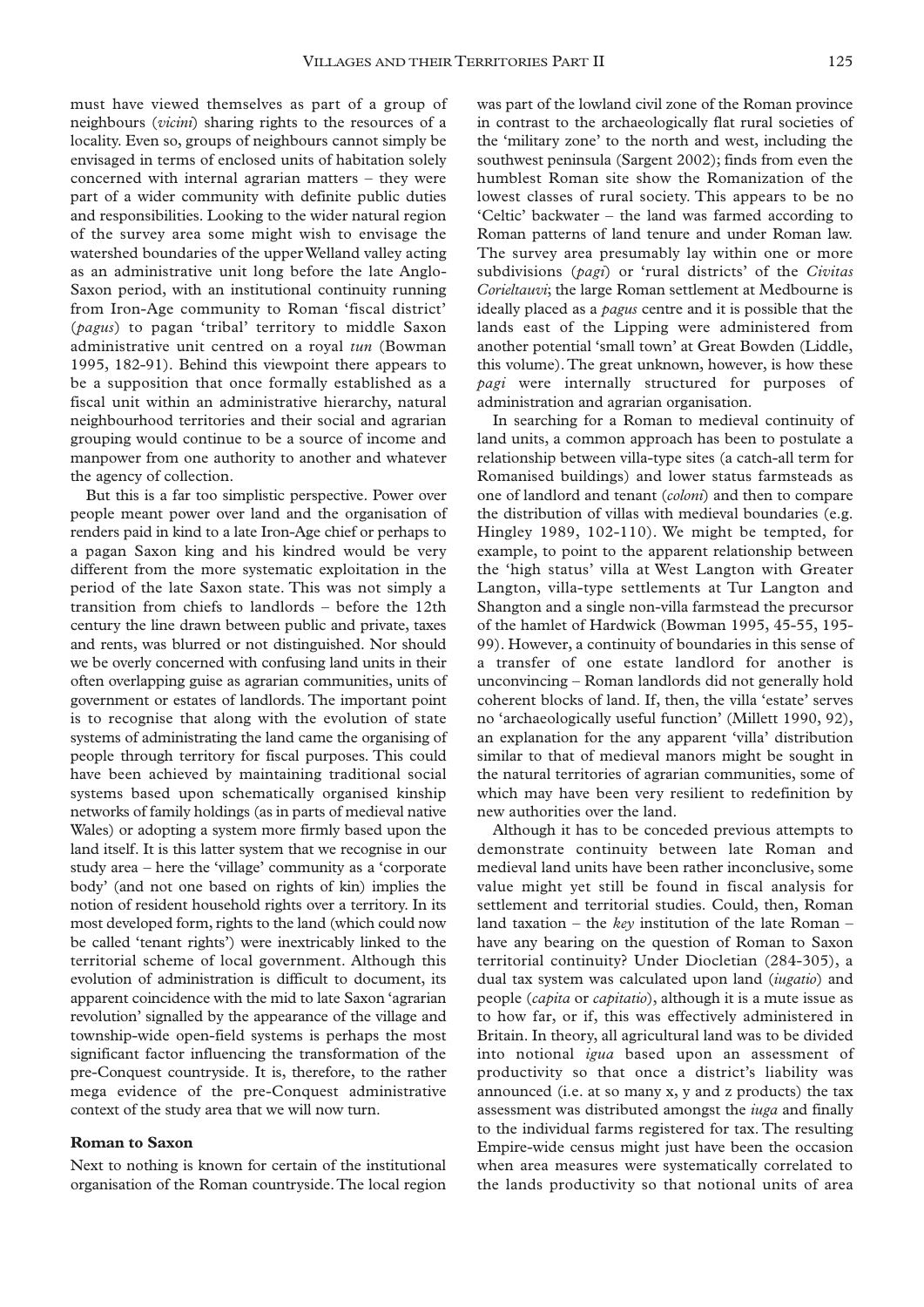(perhaps in Britain the *iugera* – yoke – from which the *iugum* probably derived its name) were reckoned at so many units of tax. Later Roman fiscal administration was increasingly devolved to *pagus* centres or the villaowning elite living near to small towns (Millett 1990, 150-1) – perhaps at the time of the 5th century Roman to Saxon transition these were still functioning 'fiscal districts' rendering dues to new Germanic masters and possibly already broken down into localities (*vici*, *loci* or *villae*) upon which the *iugum* system of taxation had been administered.

Of course, it would be futile to imply a continued taxraising in the Roman sense – the fall of the Roman state makes that obvious. But the polities of the 5th and 6th century must have maintained certain schemes of assessment and it is just conceivable that the territorially based fiscal units emerging in the 7th century (behind which the yoke might still have been a key fiscal criterion) could owe a debt, albeit in attenuated form, to the Roman past (Harvey 1985, 92, 101-2; Higham 1992, 145-6, 232; see also pages 134-5 below). If the hierarchy of boundaries within the Anglo-Saxon administrative landscape did have Roman antecedents, the clearest signs can perhaps be traced in land units of the scale of Greater Langton and the Breedon complex (pages 114-15 above), or the configuration of medieval vills organised around areas of intercommoned land such as Langton Caudle. The breaking down of such core territories into smaller 'township' areas of communal exploitation would then be a consequence of a reorganisation of the land during the Anglo-Saxon period.

### **Into Mercia**

The period of the Mercian kingdom (*c*.650-877) was a time of increasing royal authority and a return to more efficient administrative methods – it is surely no coincidence that during the course of these centuries we may suspect many 'township' boundaries were being formalised on the ground. Furthermore, since this is the time that our archaeology suggests to be the formative period of nucleation, explaining village origins must be framed in the social and economic institutions of that time, *not* the later Saxon period.

One obvious problem in stepping back into the territorial world of Offa (758-96) or Wulfhere (658-75) is the loss of the Mercian assessment framework following the Scandinavian settlement after 877 and the incorporation (probably in the mid-10th century) of an embryonic Leicestershire into the Confederation of the Five Boroughs (Roffe 1986). But land assessments there certainly were (decimal hides) and these had probably already been arranged to fit into a regular fiscal scheme based around a Mercian network of fortress-towns and *provincia* analogous to the Wessex shires (Williams 1999, 67-8, 54-5, 78-9). Indeed, it has been argued the 8th century administrative geography of the West Midlands conformed to coherent units of perhaps 50 hides (Bassett 1996).

For Leicestershire there is little contemporary evidence but our region can certainly be placed within the administrative heartland of Mercia, as is revealed by the itinerary of its kings at Gumley (749, 772, ?779), Croft (836), Great Glen (848) and just possibly Barrow upon Soar (743, 814) (Hill 1981, 82-3; Sawyer 1983, 293-4, 298). Gumley, the 'well-known place' (*loco celebre*) of the 749 *witenagemot*, lies just two miles from the complex of early Saxon settlements and cemeteries along the Langton Brook, and I have suggested elsewhere the Gumley/Langton Brook axis to be a likely early 'central place' with, perhaps, the hill-top church at Langton its middle Saxon minster focus (Bowman 1996, 128; see also Roffe 1996). To the east of the Lipping, a large multi-vill territory centred on the Medbourne/Bringhurst axis might well have comprised another pre-Viking administrative unit possibly connected with the landholding of *Medeshamstede* (Peterborough Abbey).

Such putative middle Saxon territories almost certainly recognised the primary land divisions of the study area as assessed units of administration and community (*tun-scipes*). For example, the ancient parish of Church Langton – Greater Langton (24 carucates) and Tur Langton (12 carucates) – appears to conform in rating and size to land units associated with Mercian minister foundations such as the 757 grant of the 30 hide minster estate at Tredington by the River Stour (Warwickshire), an assessment still mirrored in the Domesday Survey (Hooke, 1985 106-8). In fact, the place-name of Tredington, associated with a thegn called *Tyrdda* and named in the 757 charter as the previous lord, is of the same type as Tur Langton (DB: *Terlintone*) where *tun* has been compounded with a personal name, with the connective particle -*ing*- implying overlordship of a territory (Gelling 1977, 177-184). We cannot ever know if the *Tyrhtel* or \**Tyrli* of Tur Langton was living in the 8th century, but is perfectly reasonable to see him as a one time overlord whose name became attached to this 'estate' after its grant to another landholder in Mercian times.

Seeking to establish a pre-10th century independent agrarian identity for land units such as Tur Langton or Greater Langton is important for our perspectives of rural reorganisation. In short, it would suggest that the stabilisation of settlement and field systems around villages and hamlets should be related to the methods of exploiting land and people *within* middle Saxon multivill units of overlordship or administration rather than a consequence of their dismemberment.

#### **Anglo-Scandinavian**

It is only with the adoption of the shire system in the 10th century that we can clearly see a countryside divided into land units that were treated as an undivided whole for fiscal purposes – their boundaries were defined governmental facts (Fig. 6). Work, for example, on the duodecimal framework of Gartree wapentake suggests an original scheme planned around 576 carucates, sub-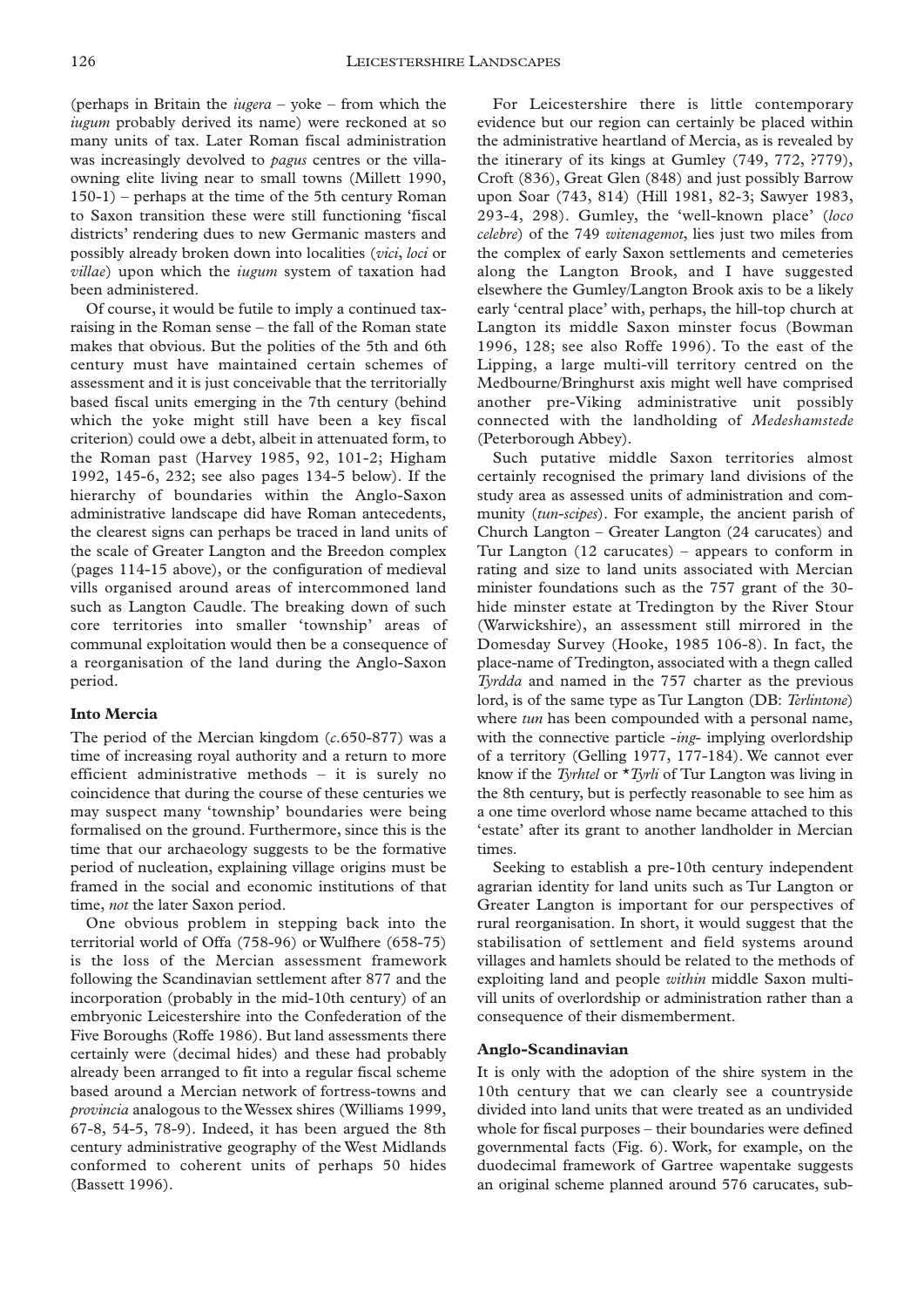

**Fig. 6.The Leicestershire wapentakes in 1086 and the location of the Langton hundred in southeast Leicestershire.**

divided divided into twelve 48-carucate small hundreds and finally the individual vills (Fig. 7; Bowman forthcoming b).The Langton hundred formed one such a unit within this schematically organised scheme (Fig. 8).We may wish to quibble with the details, but I would argue that this represents a reasonably accurate picture of the geographical basis of 10th century local government in southeast Leicestershire. Moreover, these institutions can be shown to be essentially independent of estate structure, as can be predicted from the laws of Edgar and Aethelred which envisage a land divided into townships and tithings not lordships. 'Geld' carucates are its basis, but the term 'geld' bore a wider and older connotation than the exceptional levy of 'Danegeld' imposed after the 990s.The small hundred, for example, probably acted as a territorial tithing responsible for presenting crimes in the wapentake court and the organisation of military levies. It was also through these fiscal networks that royal officers were in touch with 'men' from village communities within which the post of village reeve or *tunegerfa* may well have acted as a key agent for tax collection 'short-circuiting' the manorial lord (Campbell 2000, 15, 207-10). Indeed, the settlement of a dispute over an assessment within Tonge hundred by 'the verdict (*dictum*) of the men of the hundred' appears to speak of the testimony of hundredal jurors pronouncing judgement on a public matter

(Slade 1956, 18, 44).

The carucate in southeast Leicestershire (*carrucata terrae*) – 'ploughland against which geld is charged' – was also a fiscal net broadly related to agrarian reality (contra: Darby 1977, 9-12 for the 'artificial assessment' thesis). Throughout southeast Leicestershire, the carucate appears to be related to a real measurement of arable capacity so that when compared to township size, low acreages per carucate imply cultivation close to a land units boundary with higher acreages the presence of larger tracts of 'waste' or woodland This mapping of acreage per carucate reveals, as we suspected, the course of the Lipping marking an agrarian (and probably early administrative division) of the southeast Leicestershire countryside, an inference that can also be made from the distribution of Domesday and medieval woods.

In this context too, a careful study of the relation of tenemental units to the system of assessment has important things to tell us about the organisation of the land. In many places the number of yardlands in a village is related to the Domesday assessment – in other words, tenemental structure was organised with reference to systems of local government. The realisation, to use the apt words of Maitland, that 'the common fields, the hides and yardlands of the village are not the creatures of manorialism' has encouraged new ways of looking at the rational of village plans and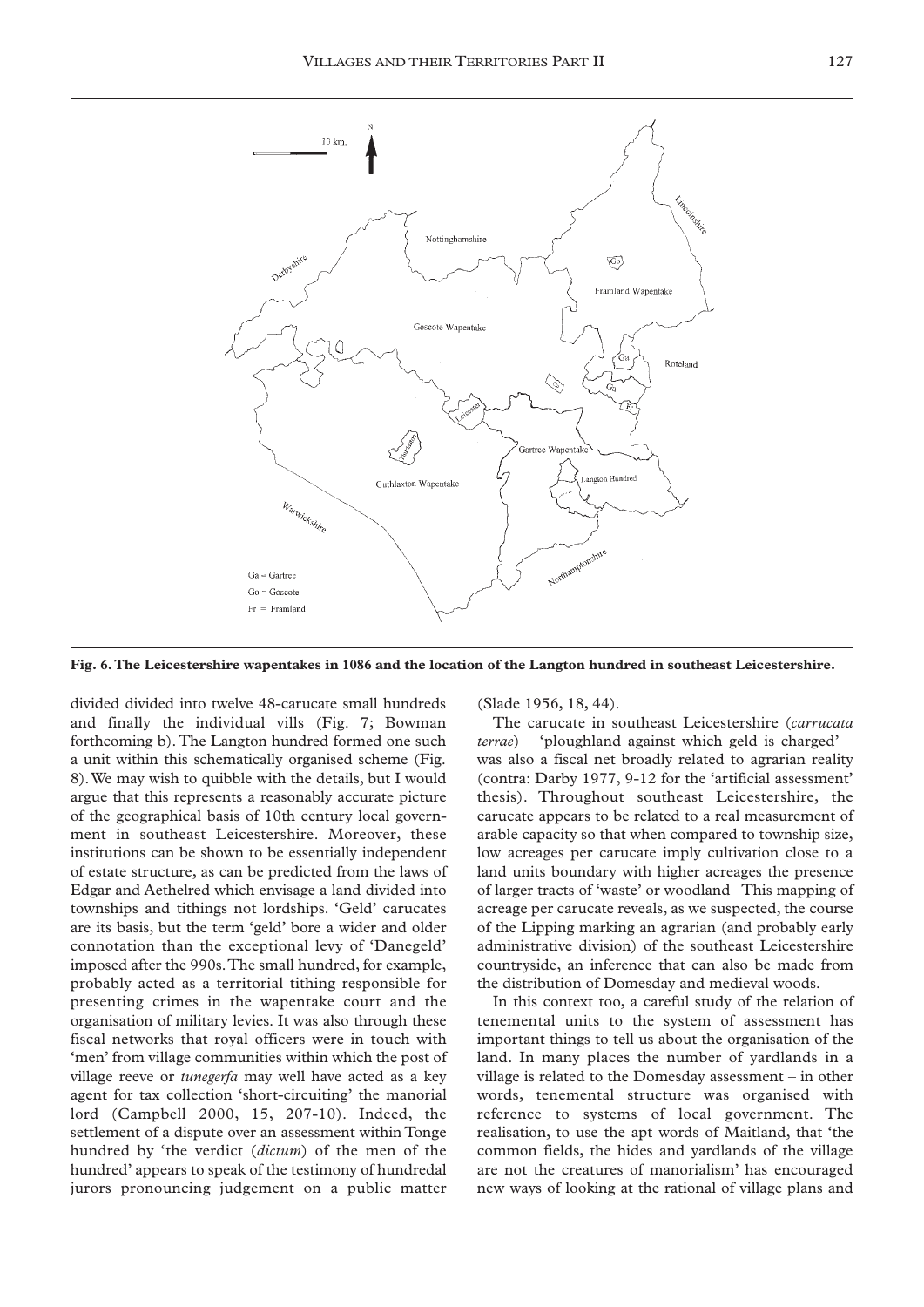

**Fig. 7. Reconstituted territorial divisions in southeast Leicestershire showing the possible location of pre-Conquest small hundreds.**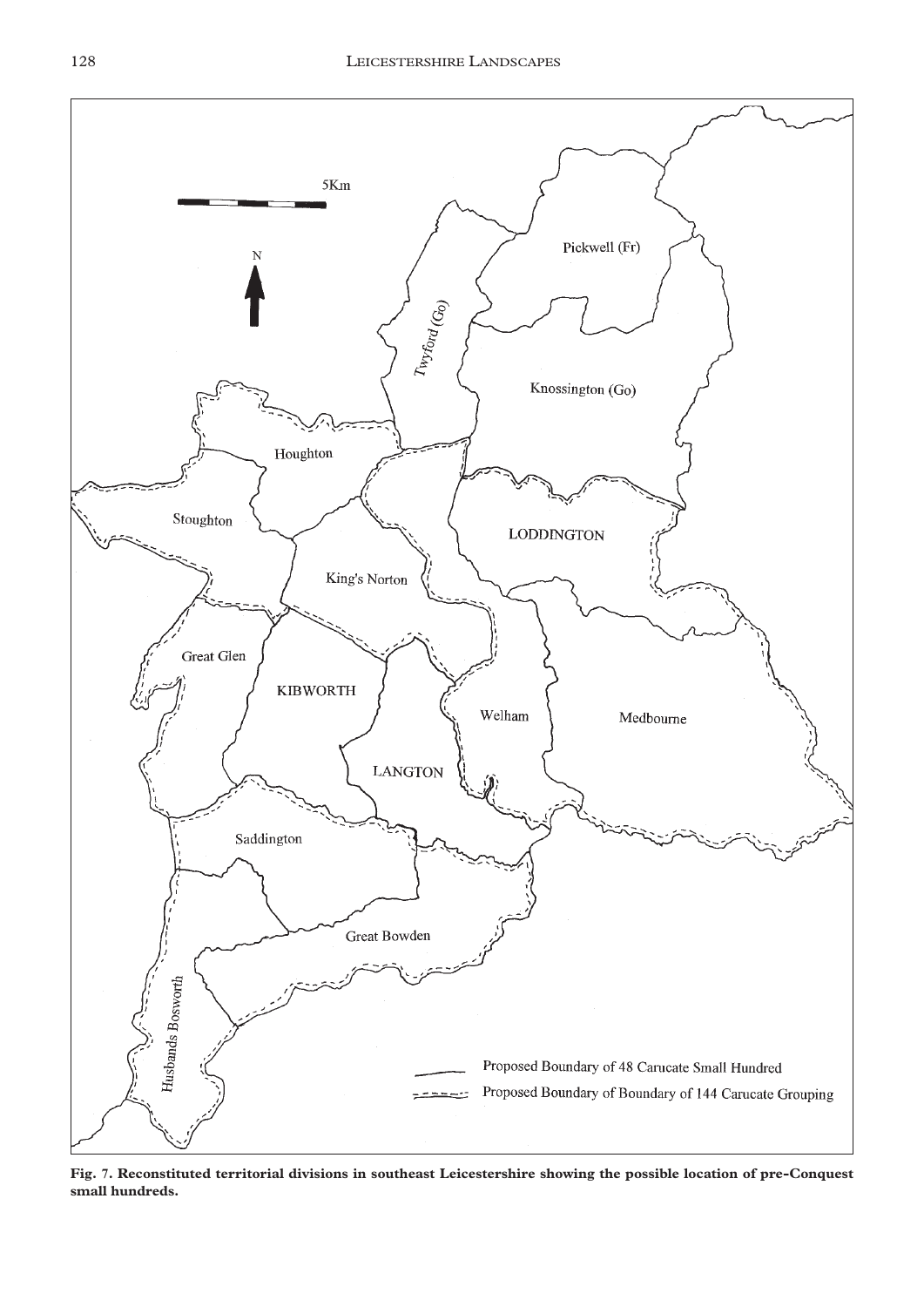| Landholding and Assessments in 1086 and c.1130                                               |                        |                                                            |                                                |                                                              |                                        |
|----------------------------------------------------------------------------------------------|------------------------|------------------------------------------------------------|------------------------------------------------|--------------------------------------------------------------|----------------------------------------|
| <b>Vill</b>                                                                                  | 1086 Domesday Survey   |                                                            |                                                | c. 1130 Leicestershire Survey                                |                                        |
| Langton [East]<br>Langton [West]                                                             | 13,57<br>5,1           | Hugh de Grandmesnil<br>Abbot of Perterborough              | 11c<br>4c 6b<br>15c <sub>6b</sub>              | Earl of Leicester<br>Abbot of Perterborough<br>Henry de Port | 11c1v<br>4c <sub>6b</sub><br>1c<br>17c |
| Thorpe Langton                                                                               | 16,6<br>17,18<br>13,14 | Robert de Veci<br>Robert de Buci<br>Hugh de Grandmesnil    | 3c <sub>6b</sub><br>$3c$ 2 $h$<br>0.5c<br>7.5c | Eustace<br><b>Richard Basset</b>                             | 3c <sub>3v</sub><br>3c1v<br>7c         |
| <b>Greater Langton</b>                                                                       |                        |                                                            | $23c$ $2b$                                     |                                                              | 24c                                    |
| Tur Langton                                                                                  | 2,1                    | Archbishop of York                                         | 13c                                            | Henry de Port                                                | 12c                                    |
| Shangton                                                                                     | 13,55<br>16,5<br>1,4d  | Hugh de Grandmesnil<br>Robert de Veci<br>King: Bowden Soke | 4c<br>2c<br>2c<br>8c                           | Earl of Leicester<br>Ansketil                                | 10c<br>2c<br>12 <sub>c</sub>           |
| <b>LANGTON HUNDRED TOTAL</b>                                                                 |                        |                                                            | $44c$ 2b                                       |                                                              | 48c                                    |
| $c =$ carucates, $v =$ virgates, $b =$ bovates. DB entries (corrected) refer to Morgan 1979. |                        |                                                            |                                                |                                                              |                                        |

**Fig. 8.The Langton Hundred: Landholding and Assessments in 1086 and** *c.***1130.**

field systems (1897, 139).Tony Brown, for example, has used a combination of sources to reconstruct the tenurial structure of Burton Lazars – a village divided into three holdings from at least the time of Domesday. Brown's central argument is that a tenurial structure based around 16-carucates and therefore 64 yardlands underpinned the layout of both village and open-fields: 'The plan of the village was laid out on a modular basis to reflect the pattern of landownership … and the field system was laid out at the same time to fit in with the village plan. These events must surely be of pre-Conquest date' (Brown 1996, 44).

Brown does not explicitly say so, but the supposition is that territorially based fiscal dues organised around the shire *burh* at Leicester moulded the planning of village and fields. Such a conclusion certainly strikes cords with our understanding the process of 'shiring', which reshaped existing administrative units with apparent ease. Thus, to judge from its boundaries and internal organisation, Gartree wapentake cannot simply be taken to be an administrative relic from the Mercian period (Roffe 1996). It might be, then, that the apportionment of services to the shire *burh* could have been an important stage in which dues and obligations were allotted among the individual farms (Faith 1997, 101) – a time, perhaps, when peasant holdings were measured and fixed on the ground *pro rata* in line with a land units fiscal obligations. Certainly, there is a persuasive logic to the view that in an increasingly monetized world and under the increasing pressure of a national scheme of land taxation, common open-fields became more regularly organised.

It is reasonable to conclude that the balance between arable and non-arable assets was the basis behind carucation, and this is, in any case, implicit from the use of ploughlands as a central fiscal criterion. It is a mute issue, however, as to how far the carucation of Leicestershire adapted existing assessments already to hand (Mercian hides) to fall in line with a Scandinavian monetary system based on the ore and mark, rather being a completely new assessment scheme that wiped the slate clean. Admittedly, most scholars broadly envisage a 'great reassessment of the 9th and 10th centuries' with its new emphasis on measured ploughing capacity (Stenton 1927, 159; Finberg 1972, 479-81; Phythian-Adams 1978, 20; Hart 1992, 319; Roffe 2000, 60). They may well be right, but, by and large, this 'reassessment thesis' rests upon a supposition that the early hide was an estimate of the potential of all resources (arable, woods, pasture etc.) rather than derived from the ploughing 'yoke' of peasant holdings.

Clearly, this whole debate, which begs the question of the nature of early mensuration and the relationship between Mercian fiscal administration and land management, is still some way from resolution. Even if we are persuaded that Scandinavian influenced systems of reckoning altered the structure of common field communities, an event such as this would not date nucleation for us – the carucation of the open-fields is just as likely to have been cast upon land units whose settlements were already nucleated, working, perhaps, a less regular common field system.

## **Reorganisation in the Countryside**

The bulk of the field survey discussed here was carried out in the 1980s and as such formed part of a pioneering decade of fieldwalking in the East Midlands that has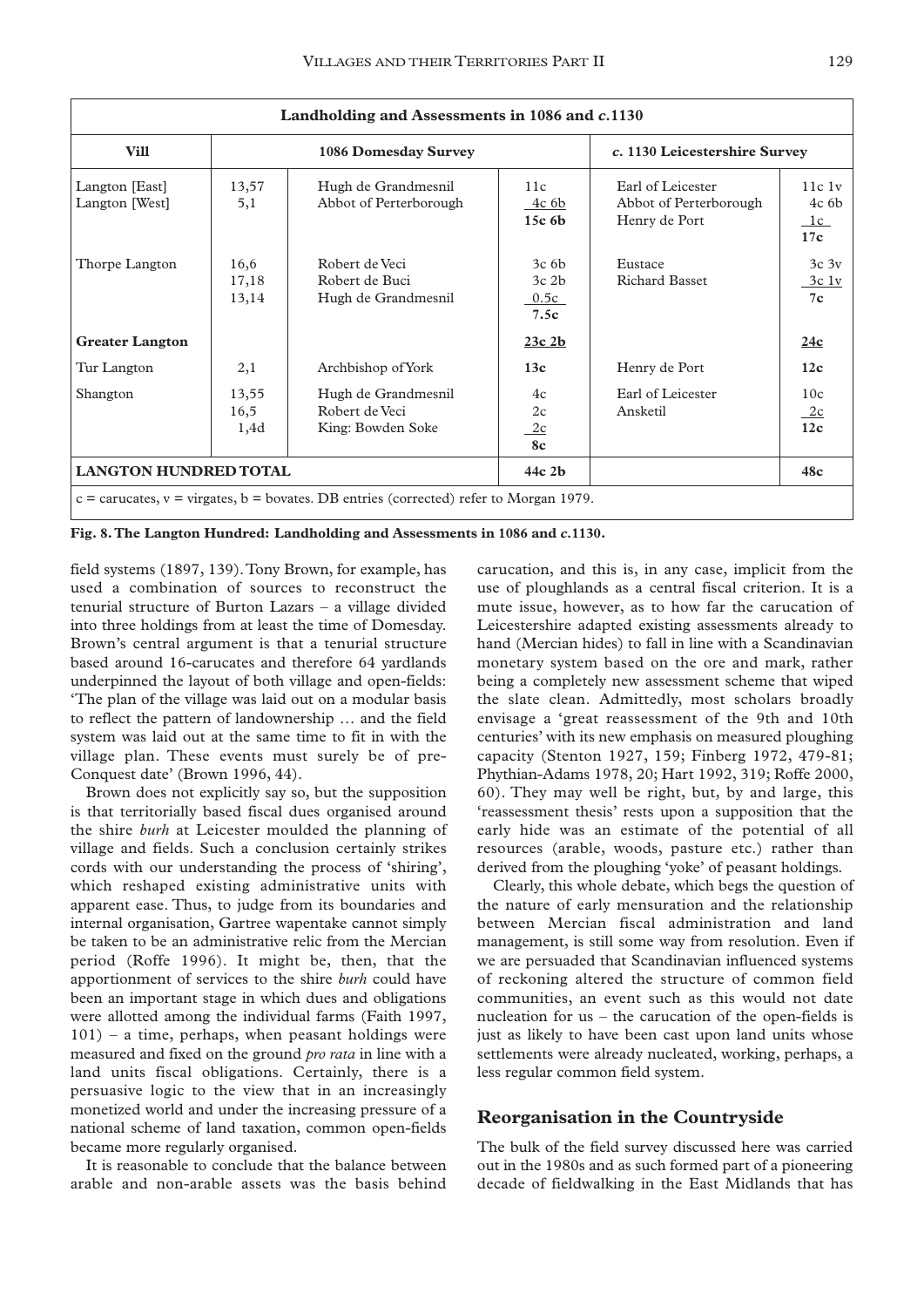revolutionised our perceptions of village origins. The drawing of these 'dots on the map' created a picture of early to mid Saxon settlement entirely unimagined by historians before the mid-1970s, and the questions that these patterns raise for the origin of the village and its territory are still very much part of a lively debate.

Three general observations can be offered concerning the interpretation of these results in the context of southeast Leicestershire. Firstly, the density of earlymiddle Saxon settlement and their relationship to Roman sites suggests that traditional models that invoke colonization or population growth as a prerequisite for village and territorial development are ill founded – there are good reasons to suppose that the focus of middle Saxon rural organisation already lay with whole 'settlement' territories broadly represented by the *townshiptypes* we have attempted to classify in the previous chapter. Secondly, the formative period of nucleation appears to be before 900; indeed, a recent review of the evidence from the wider region has firmly accepted 'nucleation was a middle Saxon, rather than a late Saxon, phenomenon' (Williamson 2003, 66-8, 97-8), and other archaeologists see the 'early part of the 8th century' as the key period in this process (e.g. Mortimer 2001, 21). On the other hand, some historians still think differently and consider the medieval village to be relatively late on the scene during the 10th to 12th century. It is important to remember, though, that most villages appear to have long histories with organic development resulting in shifts in position and planned elements of different periods (Figs. 9a & 9b). The third point is a less contentious one – the processes leading to the appearance of the 'village' and township-wide open-fields have left us with no documentation – in the last resort, all our explanations of the process of change can only be models incapable of proof. Moreover, our understanding of rural reorganisation is complicated by the challenge of disentangling successive layers of organisation cast upon the countryside during the half millennia between *c*.650 and 1150 (Bowman 1995, 216-23; 1996, 135-6).

#### **Perspectives 'old' and 'new'**

After the mid-1970s, attempts in some quarters to link process to change resorted to the belief that only the superior authority of lordship could have achieved such a revolutionary reorganisation in settlement – the new buzzword – 'planning' – was given a definite emphasis on seigniorial power and a 'peasantry' coerced and directed from above. No sign here of the collective action of communities. However, this supposition stands uneasy in the context of Leicestershire where well-known historical perspectives of social and institutional development have long assaulted the fallacy of the 'typical' manor as a mental picture of agrarian society. Most notably, Stenton (1910), Hilton (1954) and Hoskins (1957a) contributed to the view that, even in late 11th century Leicestershire, lordship generally fell relatively lightly on the land. This picture of a moderate extent of demesne farming in 1086 (84



**Fig. 9a. Tur Langton (1989): a regular linear row settlement with rectangular lofts and crofts.**

Leicestershire places had no demesne ploughs) must be weighted against the fact that 40% of unattached peasants belonged to the sokes Rothley, Melton Mowbray and Great Bowden. Even so, later evidence showing numerous small demesnes and light labour rents ('week work' appearing to be almost entirely absent in the 13th century) still makes the simple notion of a 'process of manorialisation' a rather unconvincing explanation for rural reorganisation.

It was not difficult for Stenton, Hilton or Hoskins to accommodate this picture of a rather loose manorial structure with their perspective of the basic organisms of peasant communities – the family holding, the hamlet, and the village – having a more continuous existence than ruling aristocracies or lordships (Hilton 1973, 29). Hilton

**Fig. 9b.Tur Langton (1989) : the site of the manor house, chapel and assocated earthworks.**

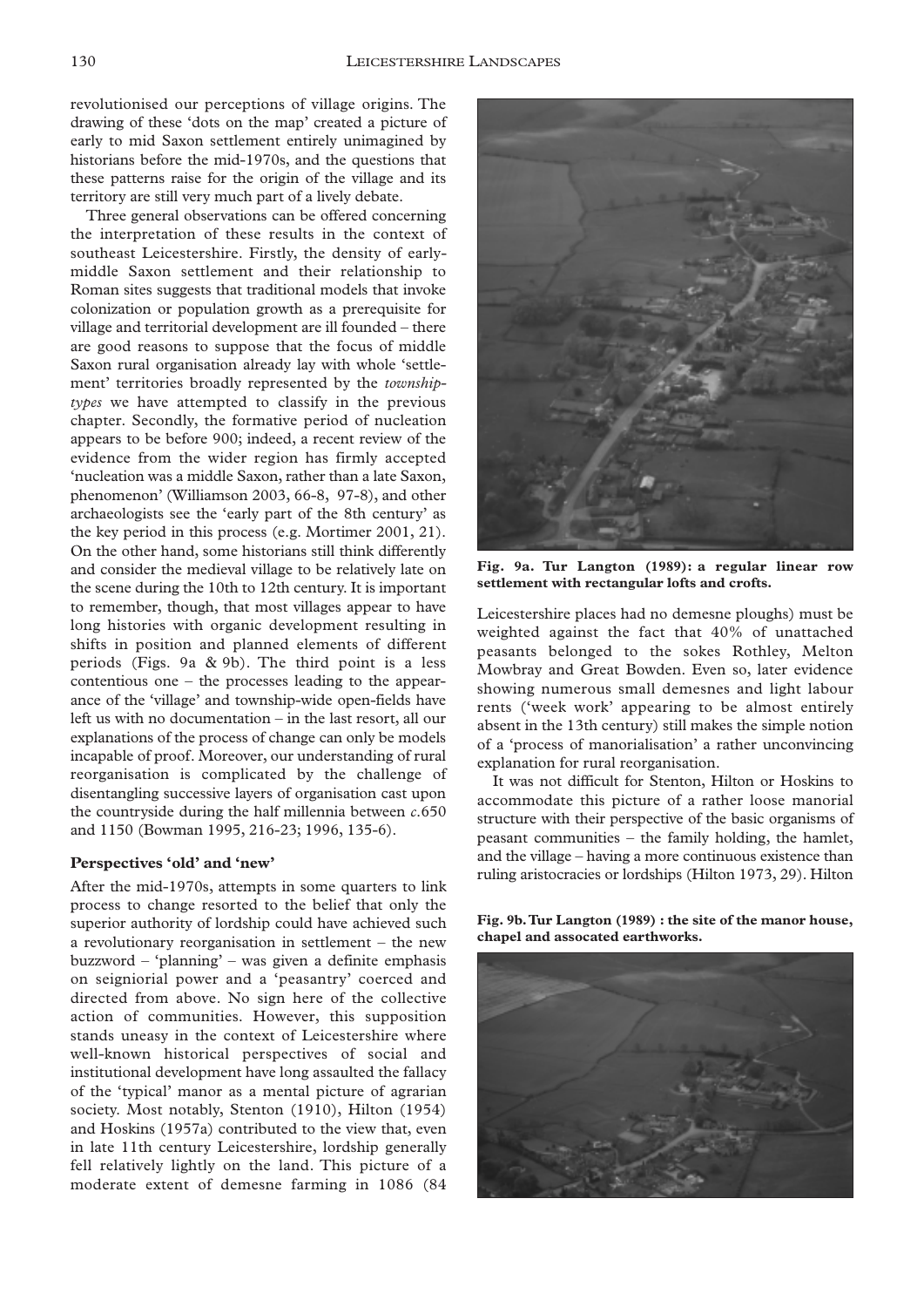(1947, 5-6) also noted the absence in Leicestershire of any old-established estates such as a great Benedictine house, which were typically holders of large blocks of land more suited to a tighter demesne centred control of peasant tenants. But if this model of a 'peasant centred' world does provide a more satisfactory mental framework for understanding rural reorganisation in Leicestershire, it must be reconciled with our archaeology showing widespread nucleation, together with village morphology and field systems often exhibiting an extraordinary level of planning. It seems fair to say that the debate over the initiators of change has tended to polarise into the two camps of 'seigniorial power' or the 'communal action' of local communities. To these 'top down' or 'bottom up' schools we may add the 'cultural approach', which posits planning as an idea to be copied (the interplay between 'town' and 'village' is also an element in this argument), and the 'environmental approach', which focuses on the constraints of the land and the everyday practical farming problems faced by peasant communities. None of these explanations are mutually exclusive, but we may suspect that presented in this way they simplify or misconstrue the thorny issue of land tenure and property rights before *c*.1150.

Undoubtedly, both lords and peasants had rights *over* land. True, the household of the pre-Conquest peasant *gebur* (the antecedent of many a Domesday *villanus*) might be regarded as a servile appendage to land by their lord, but generally speaking, even those 'bound to the soil' had a certain essential rights of property and a customary security of residence as long as they possessed a holding (contra: Faith 1997, 76-88, but where also a contradiction is recognised, *ibid*. 106). The *villani* or *tunesmen* of the late 11th century still appear to have been legally 'free' – an anachronistic concept maybe but a position that in theory was sustained by their holdings liability for 'geld'. In any case, the crude legal distinction of 'free' and 'unfree' probably had little meaning when it came to the everyday routines of agrarian co-operation and the large undifferentiated class of Anglo-Saxon nonnoble freemen (*ceorls*) must have been the core of any township community managing their fields and pastures independently of lordship. In this sense, planning and a desire to equalise dues with holding size could have been as much a concern of the peasantry as those with higher authority over the land.

But to the use term 'geld' is a limiting point of reference if it is simply taken to mean common 'geld' (i.e. Danegeld).We should do well to remember that charges placed on land were of diverse origin – at root, determined at a time when there was no clear distinction between taxes paid to kings and rents to landlords.Thus the basis of the fixed rents of the medieval manor was the customary pre-Conquest payment known as *land-gafol*, the original money or possibly food-rent of the land. *Gafol* became a rent after the transfer of regalian rights to lords, but as far back as we can tell it was still essentially a charge *on the land itself*. Sir Frank Stenton too, in tracing the diverse origins of the 'customary payments'

(*consuetudines*) incumbent on sokeland (the 13th century custumal of the soke of Rothley was a key example upon which he drew), suggested 'an important place should be assigned to the *gafol* of early texts' and further that 'we may infer a local regulation of its incidence similar to that which obtained in the case of the geld, and from this point on we may accept the desire to co-ordinate the render made by each man with the extent of his holding in the open-fields' (1910, 34-6).This image of a *gafol* and 'geld' paying peasantry certainly strikes cords with those few references we have to *ceorls* or *geburs* 'sitting on *gafol* land' – a peasant world in which it is not difficult for us to envisage an important role for peasant collective decision-making. Such communities presumably delegated authority to an individual (the *tun* reeve) or a group of *tunesmen* answerable to those whom rents and taxes were paid.

In fact, evidence is beginning to show how fiscal obligations imposed upon agrarian communities could mould the way in which the land was farmed and shared out in landscapes far away from the 'central province' of Midland villages and township-wide open fields. For example, a rational for the strip-field systems surrounding Cornish hamlets seems to have been the sharing out by farming families of an often 'round sum' rent set by lords upon each hamlet territory (Fox and Padel 2000, lxxviixciii); the earliest evidence is 14th century, but the shareholding behaviour described probably has a much earlier origin. Likewise, in the western Highlands and Islands of Scotland the imposition of a new or adapted medieval land assessment is argued to have influenced the appearance there of sub-divided strip-field systems and possibly the aggregation of previously dispersed farms (Dodgshon 1998a, 143-9; 1998b, 55). Of course, land farmed in miniature open strip-fields have long been recognised from regions outside the *champion* midland zone – even the *woodland* country of north Essex is beginning to reveal what appear to be compact blocks of small strip-field systems (Hunter 2003). But the particular interest of the examples cited here is the emphasis they give to fiscal and tenurial relations in shaping the way communities farmed and shared out the land.

It is possible, then, that the communalising effect of collective financial responsibility underpinned the historic treatment of land as corporate or collective property. In other words, the possession of assessed *gafol* or 'geld' paying land was equated with rights of common, with the arable treated, although individually farmed, as part of a corporate pool. Institutional influences such as these perhaps mark the period before *c*.1150 as distinctive and would go some way to explain the shareholding rational for the township-wide field systems of our study area.

#### **Farms, Fields and the Environment**

This might lead us to conclude that land taxation was indeed a critical factor in drawing communities together through the defining of shares to arable land and forcing co-operation in its use. Admittedly this is an over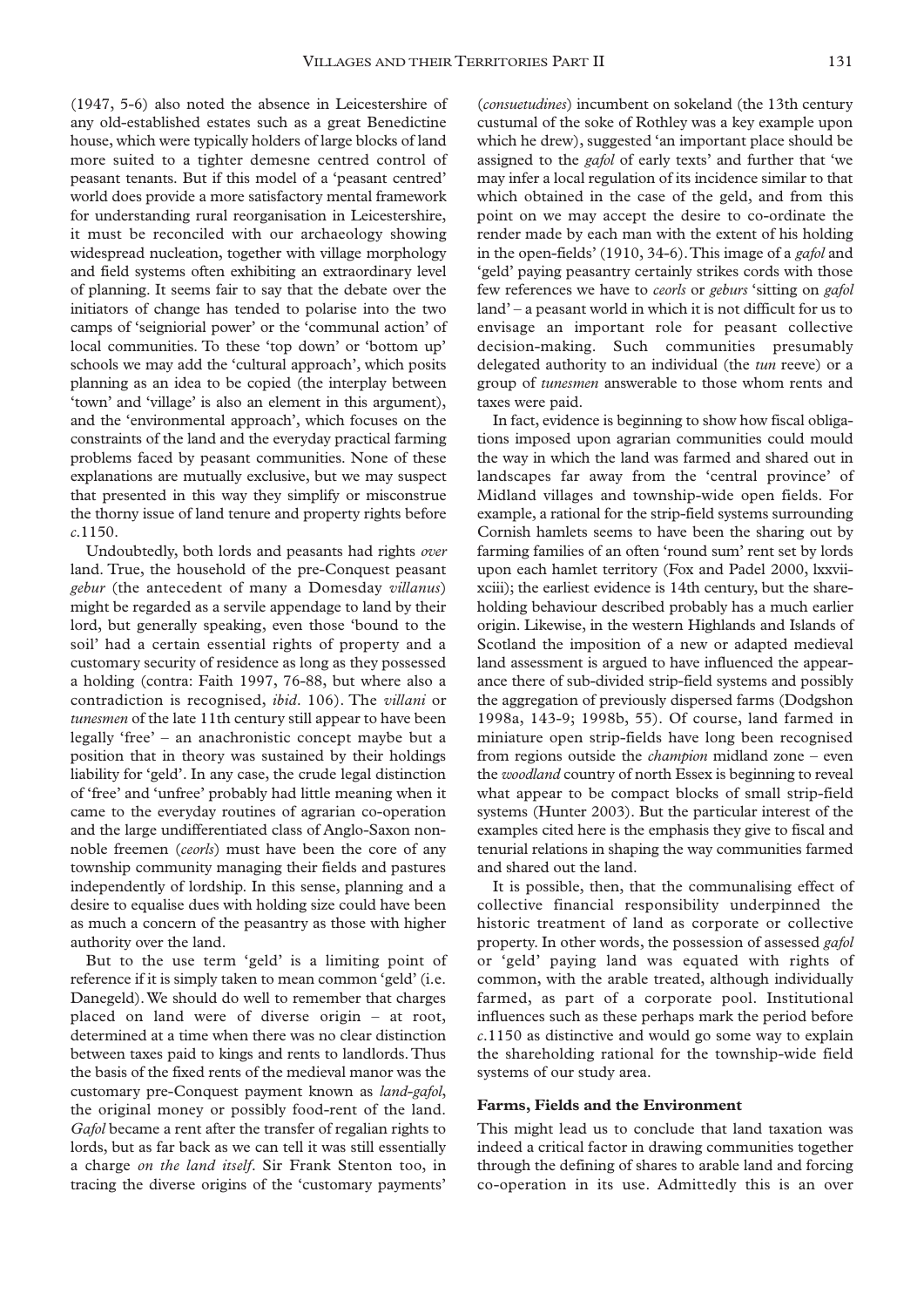

**Fig. 10.Thorpe Langton (1989).This area of Greater Langton includes some of the best preserved ridge and furrow in Leicestershire.**

simplification and must, in any case, be reconciled with the 'environmental approach' to rural reorganisation – models that focus upon a tenurial context are in danger of loosing sight of the influence of practical farming methods and its interplay with the constraints of the environment (as recently restated by Tom Williamson (2003)). Indeed, the 'Langtons' are a reminder that, even in its heartland shires, the Midland open-field system was never universally uniform in its organisation (for the historiography of open-field origins see, for example, Fox 1981, 68-72; Langdon 1986, 62-3; Hall 1995, 125-28;Williamson 2003, 8-21).

The fieldwalking survey has shown that Roman cultivation was extensive with a remarkable stability of settlement over many centuries. Evidently, Romano-British farmers practiced a mixed farming system with alternating areas of fallow and presumably a ploughing technique that would produce a ridging effect (essential for drainage), perhaps utilising a plough equipped with at least a coulter and possibly a mouldboard capable of turning a sod (Rees 1981, 11-16). This latter development would enable greater weed control and make easier the cultivation of heavier soils. However, we have absolutely no archaeological evidence for the type of ploughs used in Leicestershire – all discussion is ultimately guesswork derived from an appreciation of the problems faced by farmers working the claylands. It is

usually assumed that during the early to middle Saxon centuries there was a regression in agricultural techniques – the evidence cited being a preference for locations close to lighter soils and a presumed instability of settlement implying the need to break-in new fields; settlement, it is conjectured, stabilised as arable farming expanded onto the heavier soils once a heavier plough was adopted or readopted (e.g. Williamson 2003, 119- 20). It is not possible to make such a firm conclusion in our survey area – early Saxon settlements generally followed the dispersed late Roman pattern with later nucleation around focal locations (most probably already occupied) that were more suited for the exploitation of the surrounding territory from a single place.

The process of nucleation also implies a complex cooperative and corporate use of the land associated with the laying out of an open-field system. In itself, there is nothing surprising about a detailed communal regulation of the land, evidence for which can be traced deep into pre-history (e.g. Fleming 1988). But in Leicestershire, the mid to late Saxon period seems to radically depart from older farming practices with the adoption of township-wide field systems usually coordinated, if not invariably, from a single settlement area. For a peasant farming these fields three overriding agrarian concerns stand out – maintaining the fertility of the land, providing fodder for beasts and access to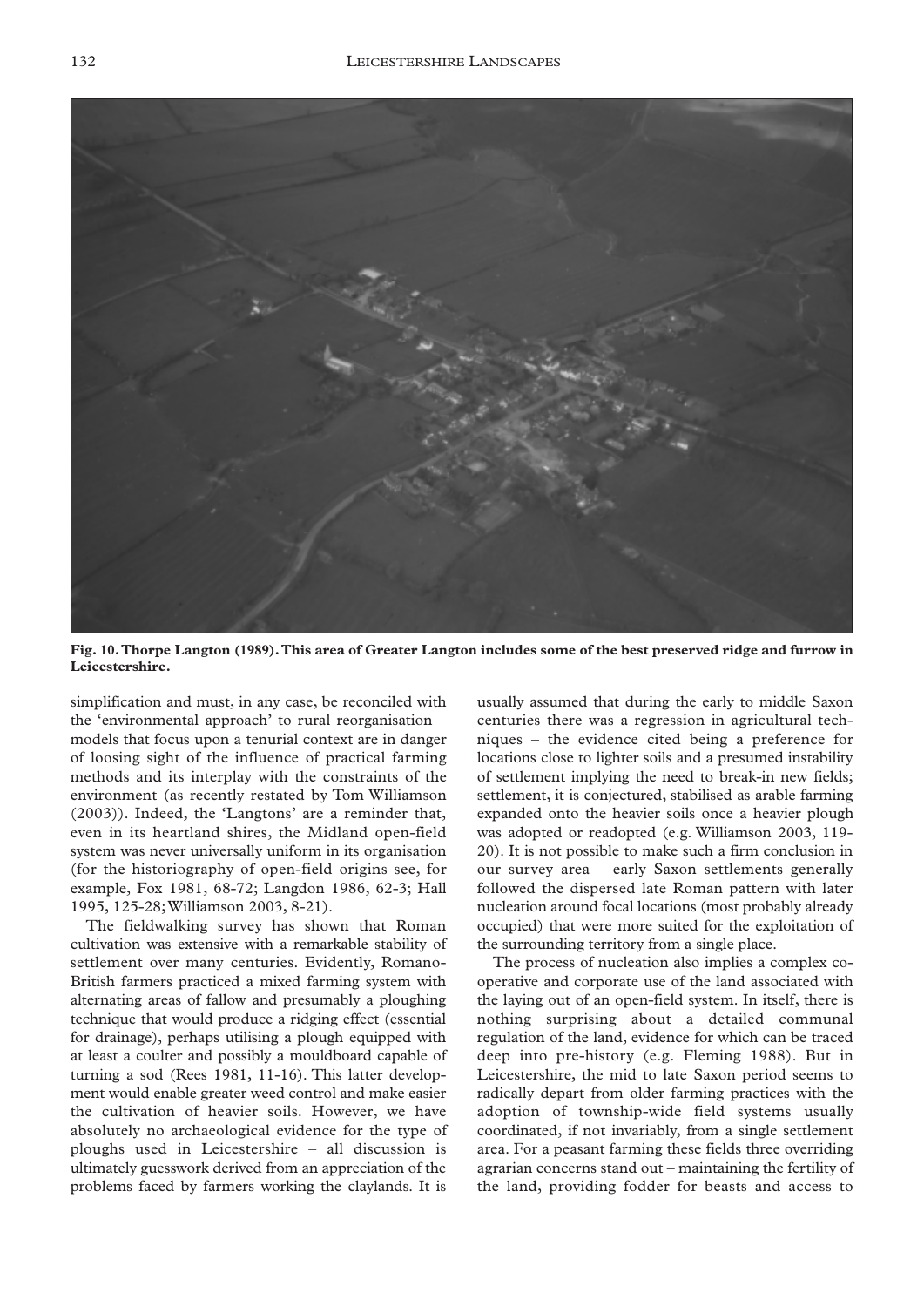ploughing capital, all of which have been suggested as influential, or at least complementary factors, in drawing peasants into more nucleated communities.

Access to meadowland was perhaps *the* critical ecological constraining factor influencing agrarian cooperation. Such was the importance of permanent hay meadows for sustaining the plough oxen through the winter months that they formed a separately managed part of a townships common-field system, shares being usually allotted only to those with yardland holdings (Hilton, 1954, 161-65; Hoskins 1957a, 164-5; Grieg 1988, 118-21; Goodacre, 1994, 91). In short, meadows were organised as part of a collective agrarian decision and were often subject to the same regular ordering as arable strips as is apparent from a *c*.1300 grant of 6 'doles' of meadow in Shangton, the word 'dole' meaning the meadow dealt out to the yardlands (Bowman 1995, 104). In the heavily dissected claylands of Leicestershire, meadowland typically lay along tracts of alluvium subject to winter flooding, proximity to which had, in the main, determined the pattern of Roman and early Saxon settlements. With the appearance of the 'village', the distribution of meadowland tended to dictate the lines of division into field sectors and commonly the boundaries between townships – the arrangement of the three openfields of Wigston Magna and Kibworth Harcourt are typical examples (Hoskins 1957a, 94; Howell 1983). In other words, the place chosen for the village site was often the most environmentally suitable for ease of access to the labour intensive hay meadows.

However, although meadowland might be more efficiently organised from a single nucleated settlement this was not invariably the case as the example of Greater Langton demonstrates (Fig. 11). True, the bulk of the arable strips of the 'Langton' townships lay in fields surrounding the respective hamlets rather than

**Fig. 11. The open-fields of Greater Langton and Tur Langton. Land terriers and deeds suggest that the intermingled arrangement of East, West and Thorpe Langton was linked to maintaining old established rights to rich tracts of meadowland around the River Welland and its tributaries.**

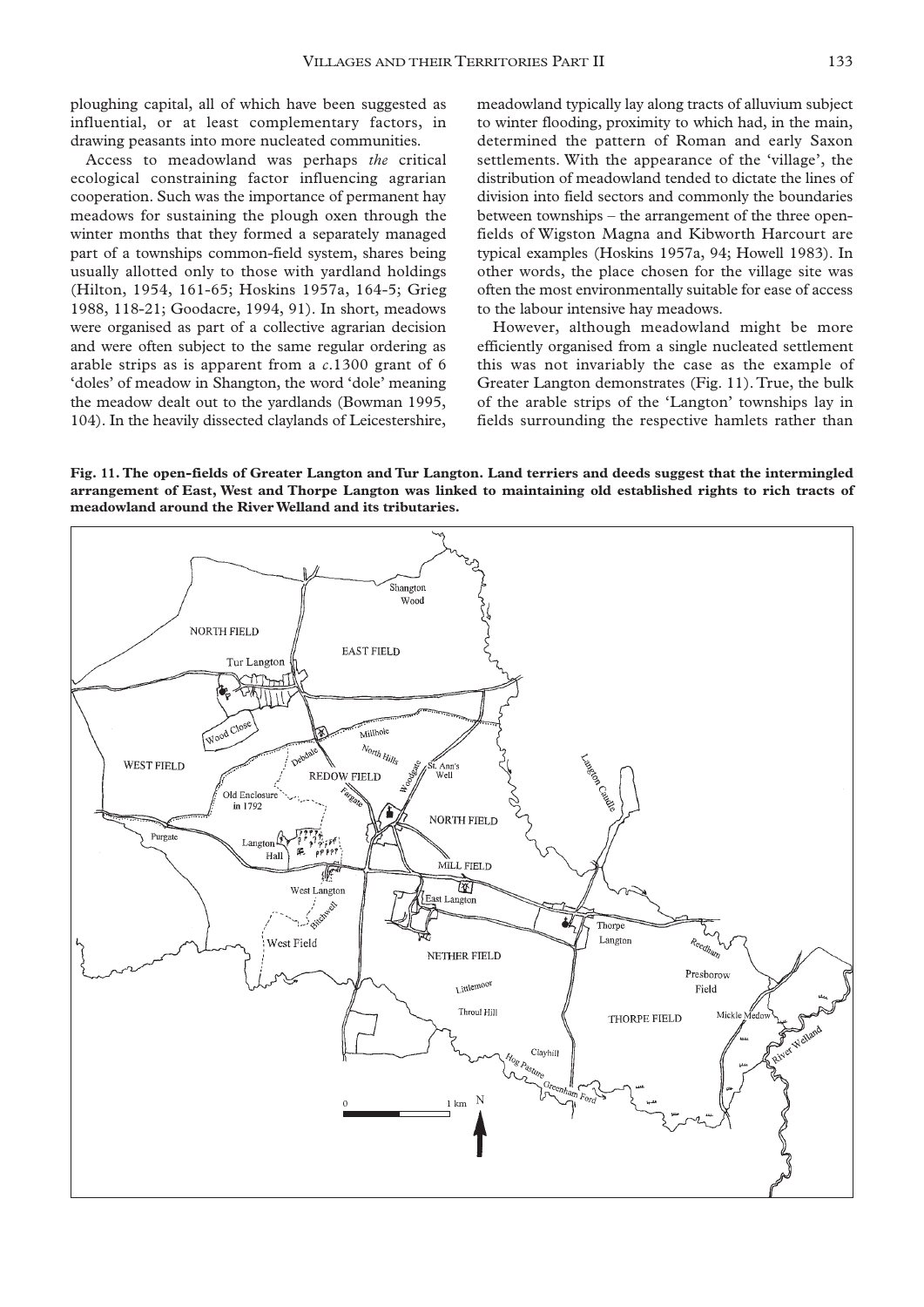scattered across the whole of Greater Langton. But this still left detached intermixed parcels of predominantly meadow and pasture – most probably the result of a deliberate allotment designed to maintain rights to the rich tracts of alluvium (e.g. *mickle meadow* 'the big meadow' on the Welland floodplain) originally shared by the whole community of Greater Langton and which had very probably long been cooperatively managed. Resulting disputes over access were inevitable; in one case of 1276 John de Langton claimed right of way 'for carrying hay and grass with carts and going with his oxen, cows and other cattle from his house in West Langton beyond the land of Thomas de Langton which is called *Depedale* to his own land in *Depedale*', probably Debdale furlong and meadow next to the boundary with Tur Langton (Bowman 1995, 120-1). Not only does the atypical situation in Greater Langton emphasise the importance of meadowland to a farming community, it also implies that territorial rights to the land were laid down within an administrative framework predating the hundredal system of the 10th century.

If hay can judged to be the 'oil' of the early medieval agrarian economy, oxen (castrated male bovines) were most certainly its 'tractors'. Oxen trained as draught beasts for plough and heavy farm-cart were highly prized (Kelly 1998, 48) and a presumed widespread use of teams of eight oxen pulling a heavy mouldboard plough has long taken a centre stage in the debate over village and open-field origins (e.g. Orwin and Orwin 1967, 39; Hilton 1954, 156; Kerridge 1992, 42-6; Williamson 2003, 118-22; 155-9). In short, it is argued that the smallholder too poor to own ploughing capital of their own and with land sufficient for the upkeep of just one or two oxen joined with others to make up a plough-team with the required pulling strength of eight oxen.

That co-aration between groups of neighbours could lead to the development of open sub-divided fields is not in dispute – this much can be inferred, for example, from Irish law-texts relating to farming practice in the 7th and 8th centuries (Kelly 1998, 371, 445). But the crux of the co-aration thesis is to translate what, in the main, appear to be piecemeal ploughing arrangements into a coherently organised township-wide system of cooperative ploughing, powerful enough to draw dispersed farms into village settlements. Moreover, given the inconclusive medieval evidence for widespread coaration, it is questionable that a real 8-ox plough-team ever formed the basis of English peasant farming (Langdon 1986, 69-74, 235-44). Much confusion lies in the fact that a yoke (Latin: *iugum*) – the crossbar joining a pair of draught beasts – formed the basis of fiscal and tenurial units throughout ancient and medieval Europe (Harvey 1985, 92, 101-2; Kelly 1998, 472-474). True, the Domesday 'plough [team]' (*caruca*) for the demesne and tenant lands alike was reckoned at a notional rate of 8 oxen per 'plough' (Darby 1977, 125-6), but it does not follow that teams of this size were actually at work in the field.The fiscal equations embodied in Domesday Book

can be more plausibly explained as a bureaucratic attempt to use the returns of oxen to fit into a uniform national standard of ploughing capacity (*contra*: Williamson 2003, 121).

But what crucially seems to make the co-aration hypothesis untenable is the lack of any evidence that shares in a plough-team ever formed the basis for a township-wide distribution of scattered field strips (Dodgshon, 1975, 4-5). For an explanation we must look to the actual tenemental units farming the land and it is little wonder that in a system using the plough or yoke as a fiscal criterion these were often measured (as in parts of Framland wapentake) in terms of standardised shares in the land deemed notionally sufficient for the upkeep of a single ox (oxgang). This 'fiscal' interpretation of shareholding behaviour can be illustrated by a comparison of open-field organisation. For example, Kibworth Harcourt, adjoining the 'Langtons', was assessed at 12 carucates and very probably contained 48 yardlands each of about 24 acres (Howell 1983, 78-90). On the other hand, the 'original' assessment of Daventry in Northamptonshire was 10 hides divided into 40 yardlands of 30 acres (Brown 1991, 58-9). The tenemental structure of both townships conform to a standard 4 yardlands = 1 hide or carucate organised around a field system of approximately 1200 statute acres – the only real difference being their respective duodecimal and decimal system of reckoning. The implication here, at least, is a 'fiscally driven' planning rational rather than one emanating from township-wide co-aration.

#### **Shareholding and 'Community'**

There was clearly an intricate mixture of complementary environmental, tenurial and fiscal influences at work moulding the character of settlements and fields. What does seem certain is that farming from at least the Roman period was carried out within an organised landscape of territories, although the relationship between the politics of administering the land and farming remains elusive. A connection between peasant farms and the tax-carrying burden of arable land can be most clearly suggested for the later Saxon period, but we are far more reliant on guesswork for the earliest phases of rural reorganisation. In looking for an organising rational, it might be that more attention should be given to the possibility of a rather stronger debt owed to (if not direct continuity with) Roman land measures than has generally been acknowledged. Peter Kidson, for example, has shown that the English perch (16.5 English ft or 17 Roman ft) and acre are very probably of Roman origin and 'in so doing has altered the context of all future discussion' (Kidson 1990; Fernie 1991, 4). It might follow, then, that the rulers of middle Saxon units of administration (*regiones*) could well have based their 'ideal' systems of land assessment and mensuration on Roman models surviving in manuscript collections such as the surveyors' manuals known as the *corpus agrimensorum* (Dilke 1971). Signs of such a mathe-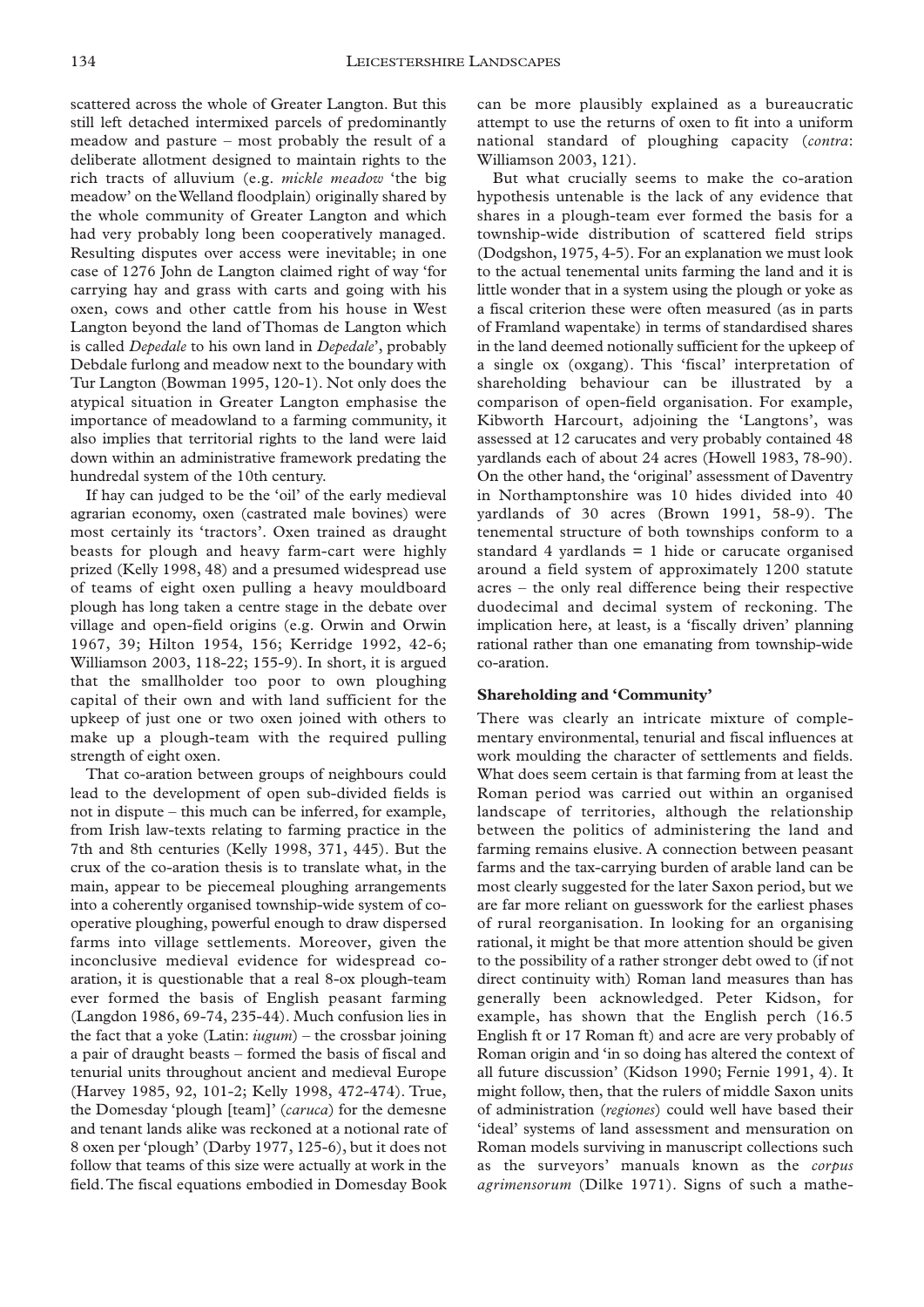matical relationship with classical mensuration is indeed suggested by the possibility that the notional hide of 120 acres (or its carucate surrogate), subdivided into 30-acre yardland holdings, was modelled on the Roman *centuria* of 200 *iugera* and the quarter-*centurae* of 50 *ingera* (Bowman forthcoming). In this context, a move away from a framework of square or rectangular fields can be plausibly explained by a desire to extend furrow lengths into strips more suited to a heavier plough, although such a change in field size might have already occurred within the Roman period (Rees 1981, 14-6).

Such lines of thinking suggest that a shareholding principle still provides the most satisfactory explanation for the village based township-wide open-fields of Leicestershire (Bowman 1995, 216-23).This, of course, is not a new concept but one originally put forward by Sir Paul Vinogradoff in the 1890s and rehabilitated in the 1970s (Dodgshon 1975). Its rejection as an idea stems from an anachronistic association with primitive tribal equality (*ibid*. 16;Williamson 2003, 8-9), although the need to make such a link has long past. Our discussion has emphasised an association between tenure and territorial land assessments, a relationship which at least which provides an understandable motive for the shareholding mentality amongst tenants and a catalyst for drawing dispersed households into nucleated settlements. Certainly, it is only through discussing our settlement archaeology in terms of farming communities and their relationship with those commanding higher authority over the land that we will be able to more clearly envisage the institutional and territorial context of peasant farming before *c*.1150.

## **Conclusion**

In the final analysis though, not only is the period *c.*650 to 1150 a very long stretch of time, it is also the period within which great undocumented changes were made to the appearance and social organisation of the Leicestershire countryside. The views expressed here are made in the realisation that community archaeology in Leicestershire is now well beyond the stage of merely collecting and classifying finds to one where researchers can apply their hard won data to a dynamic landscape context. Most certainly, Leicestershire fieldworkers can feel satisfaction that their work continues to stimulate a still lively debate. Of course, we are as yet still a long way from fully appreciating the complex forces involved, but then this is the enduring fascination of our subject and one which will surely entertain us for many years to come.

## **Acknowledgments**

*My thanks go to Professor Harold Fox and Dr Rosamond Faith for reading early drafts of these papers. Their instructive comments and encouragement have been gratefully received although they are, of course, in no way responsible for the final outcome.*

#### **References**

- Astill, G. & Grant, A., (eds.) 1988. *The Countryside of Medieval England*.
- Attenborough, F. L, 1922 *The Laws of the Earliest English Kings*.
- Ault,W. O., 1972 *Open-Field Farming in England*.
- Bassett, S., 1996 'The administrative landscape of the diocese of Worcester in the tenth century', *in* Brooks, N., & Cubitt, C., (eds.) *St Oswald of Worcester*, 147-73.
- Beresford, M. W., 1957 *History on the Ground: six studies in maps and landscapes*.
- Blair, J., 1991 *Early Medieval Surrey: Landholding, Church and Settlement*.
- Blair, J., 1994 *Anglo-Saxon Oxfordshire.*
- Bourne, J., 1986 'Some Anglo-Saxon multiple estates,' *in* C. Phythian-Adams (ed.) *The Norman Conquest of Leicestershire and Rutland: A Regional Introduction to Domesday Book*, 13-15.
- Bourne, J., 1996 'An Anglo-Saxon Royal Estate '*Aet Glenne*' and the Murder of St Wigston', *in* Bourne, J., (ed.), 147-63.
- Bourne, J., (ed.) 1996 *Anglo-Saxon Landscapes in the East Midlands*. Leicester: Leicestershire Museums Art Galleries and Records Service.
- Bourne, J., 2003 *Understanding Leicestershire and Rutland Place-Names.*
- Bowman, P., 1995 Settlement, Territory and Land Use in the East Midlands: the Langton Hundred *c*.150 BC – *c*. AD 1350. University of Leicester unpublished PhD thesis.
- Bowman, P., 1996 'Contrasting *pays:* Anglo-Saxon Settlement and Landscape in Langton Hundred', *in* Bourne, J., (ed.), 121-146.
- Bowman, P., Forthcoming a. 'The Fields of Greater Langton and their place in English Settlement History'.
- Bowman, P., Forthcoming b. 'The Origins of Leicestershire'.
- Bridgeman, C. G. O., 1916 'The Burton Abbey Twelfth Century Surveys', *William Salt Archaeological Society* 1918 for 1916, 67-137.
- Brown, A. E., 1991 *Early Daventry*.
- Brown, A. E., 1996 'Burton Lazars, Leicestershire: A Planned Medieval Landscape?' *Landscape History*, **18**, 31-45.
- Brown, A. E., & Foard, G., 1998 'The Saxon Landscape: a regional perspective', *in* Everson, P., & Williamson, T., (eds.), *The archaeology of landscape*, 67-94.
- Cain, T., 1990 'An Introduction to Leicestershire Domesday', *in* A. Williams & R.W.H. Erskine (eds.) *The Leicestershire Domesday*. Alecto Historical Editions.
- Campbell, J., 1986 *Essays in Anglo-Saxon History*.
- Campbell, J., 2000 *The Anglo-Saxon State.*
- Cooper, N. J., 2000 *The Archaeology of Rutland Water*.
- Cox, B., 1971 *The Place-Names of Leicestershire and Rutland*. Nottingham University unpublished PhD thesis.
- Cox, B., 1994 *The Place-Names of Rutland.*
- Darby, H. C., 1977 *Domesday England.*
- Dawson, M., 2002 'Tur Langton, Rose Cottage (SP 712 946)', *Trans. Leics.Archaeol. Hist. Soc.* **76**, 122**-**3.
- Dilke, O. A.W., 1971 *The Roman Land Surveyors:An Introduction to the Agrimensores*.
- Dodgshon, R. A., 1975 'The Landholding Foundation of the Open-Field System', *Past & Present* **67**, 3-29.
- Dodgshon, R.A., 1998a *From Chiefs to Landlord Social and Economic Change in the Western Highlands and Islands, c.1493-1820*.
- Dodgshon, R. A., 1998b 'The Evolution of Highland Townships during the Medieval and Early Modern Periods', *Landscape History*, **20**, 51-63.
- Dornier, A., 1977 'The Anglo-Saxon Monastery at Breedon-on-the-Hill, Leicestershire', *in* Dornier, A., (ed.) *Mercian Studies*, 155-68. Dyer, C., 1994 *Everyday Life in Medieval England*.
- 
- EHD II: English Historical Documents **II**, Douglas, D. C., & Greenway, G.W., (eds.). 1981.